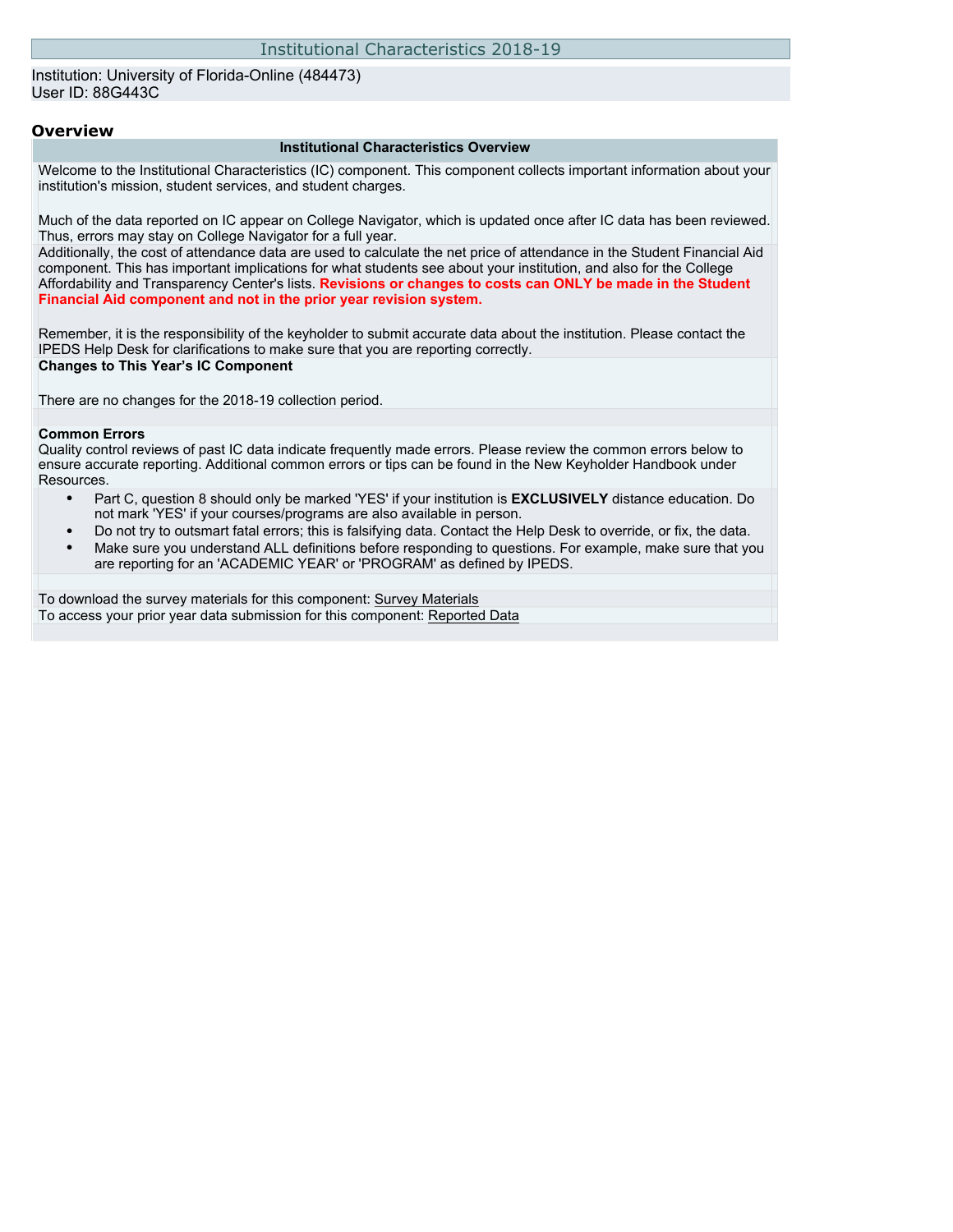## **Part A - Mission Statement**

**1. Provide the institution's mission statement** *or* **a web address (URL) where the mission statement can be found. Typed statements are limited to 2,000 characters or less. The mission statement will be available to the public on College Navigator.**

| o Mission Statement URL: | http:// | ufonline.ufl.edu/missio |
|--------------------------|---------|-------------------------|
| Mission Statement:       |         |                         |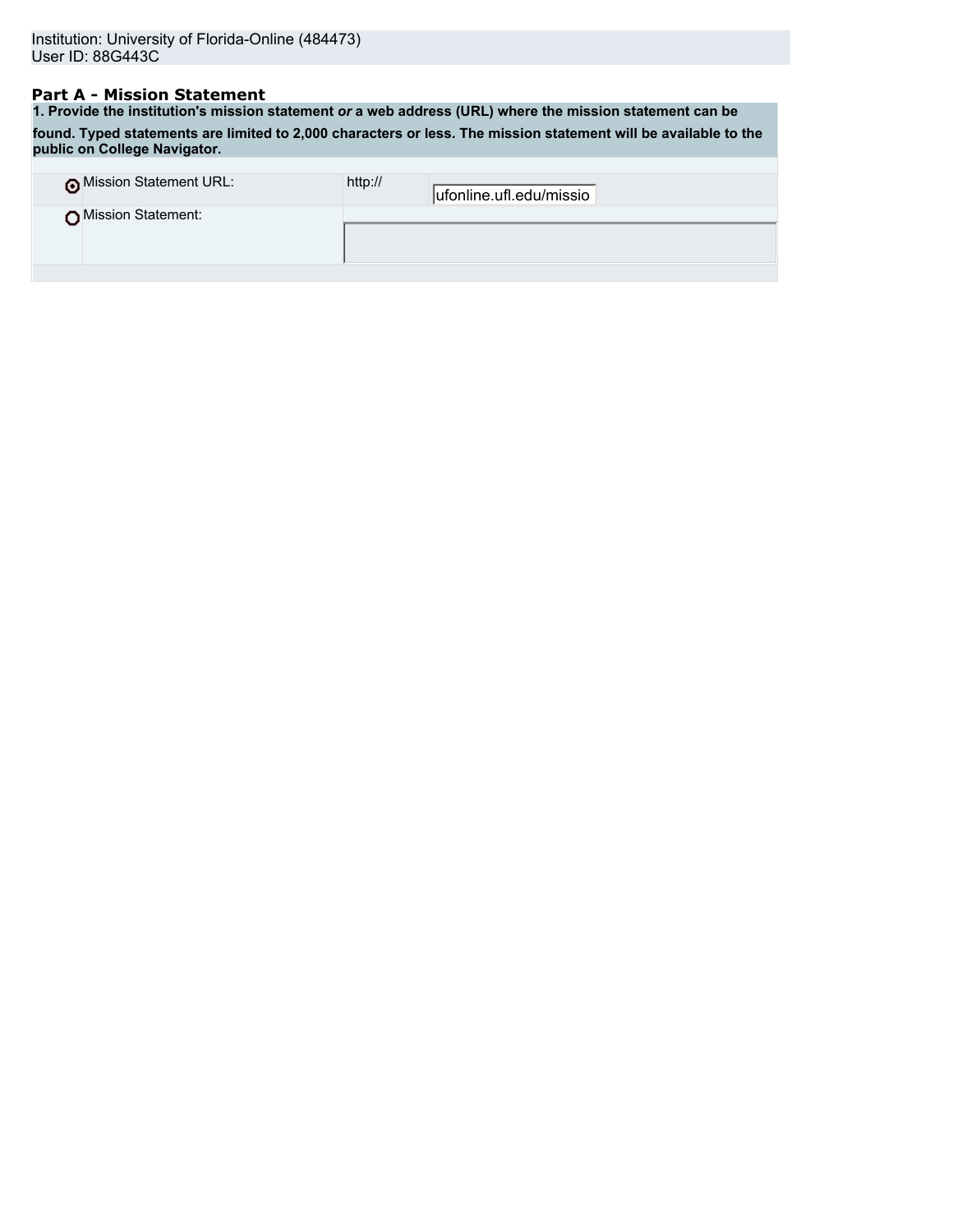| Part B - Services and Programs for Servicemembers and Veterans                                                 |
|----------------------------------------------------------------------------------------------------------------|
| 1. Which of the following are available to veterans, military servicemembers, or their families?               |
| Yellow Ribbon Program (officially known as Post-9/11 GI Bill, Yellow Ribbon Program)                           |
| Credit for military training<br>☑                                                                              |
| Dedicated point of contact for support services for veterans, military servicemembers, and their families<br>М |
| Recognized student veteran organization<br>⊡                                                                   |
| Member of Department of Defense Voluntary Educational Partnership Memorandum of Understanding<br>⊡             |
| None of the above<br>г                                                                                         |
| P You may use the space below to provide context for the data you've reported above. These context notes       |
| will be posted on the College Navigator website, and should be written to be understood by students and        |

**parents.**

Office of Veterans Services: www.veterans.ufl.edu Collegiate Veterans Success Center: www.dso.ufl.edu/veteran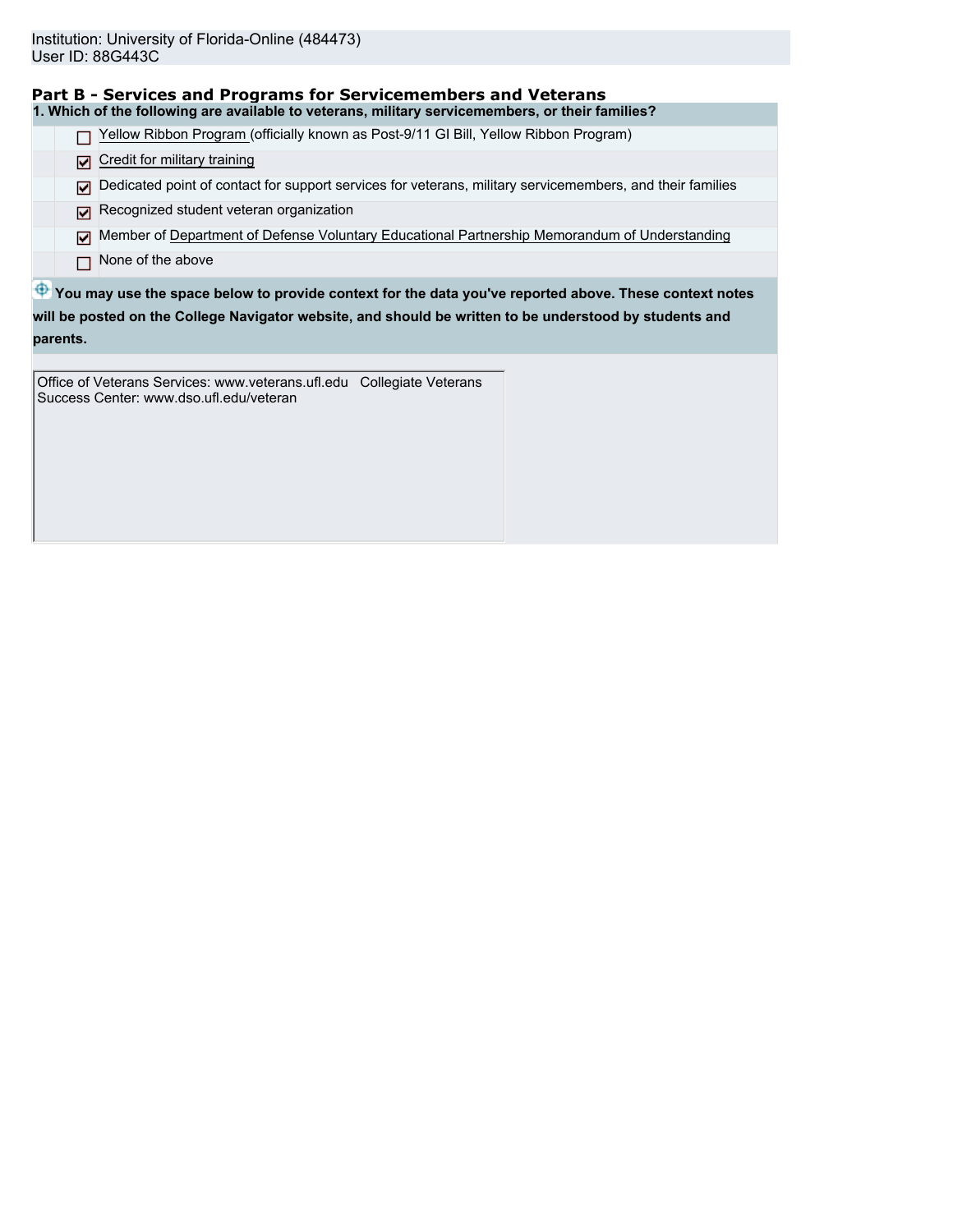| Study abroad                                                                                                         |  |  |  |  |
|----------------------------------------------------------------------------------------------------------------------|--|--|--|--|
| Weekend/evening college                                                                                              |  |  |  |  |
| Teacher certification (for the elementary, middle school/junior high, or secondary level)                            |  |  |  |  |
|                                                                                                                      |  |  |  |  |
|                                                                                                                      |  |  |  |  |
| Students must complete their preparation at another institution for certain areas of specialization<br>П             |  |  |  |  |
|                                                                                                                      |  |  |  |  |
|                                                                                                                      |  |  |  |  |
|                                                                                                                      |  |  |  |  |
| 3. If your institution grants a bachelor's degree or higher but does not offer a full 4-year program of study at the |  |  |  |  |
|                                                                                                                      |  |  |  |  |
|                                                                                                                      |  |  |  |  |
|                                                                                                                      |  |  |  |  |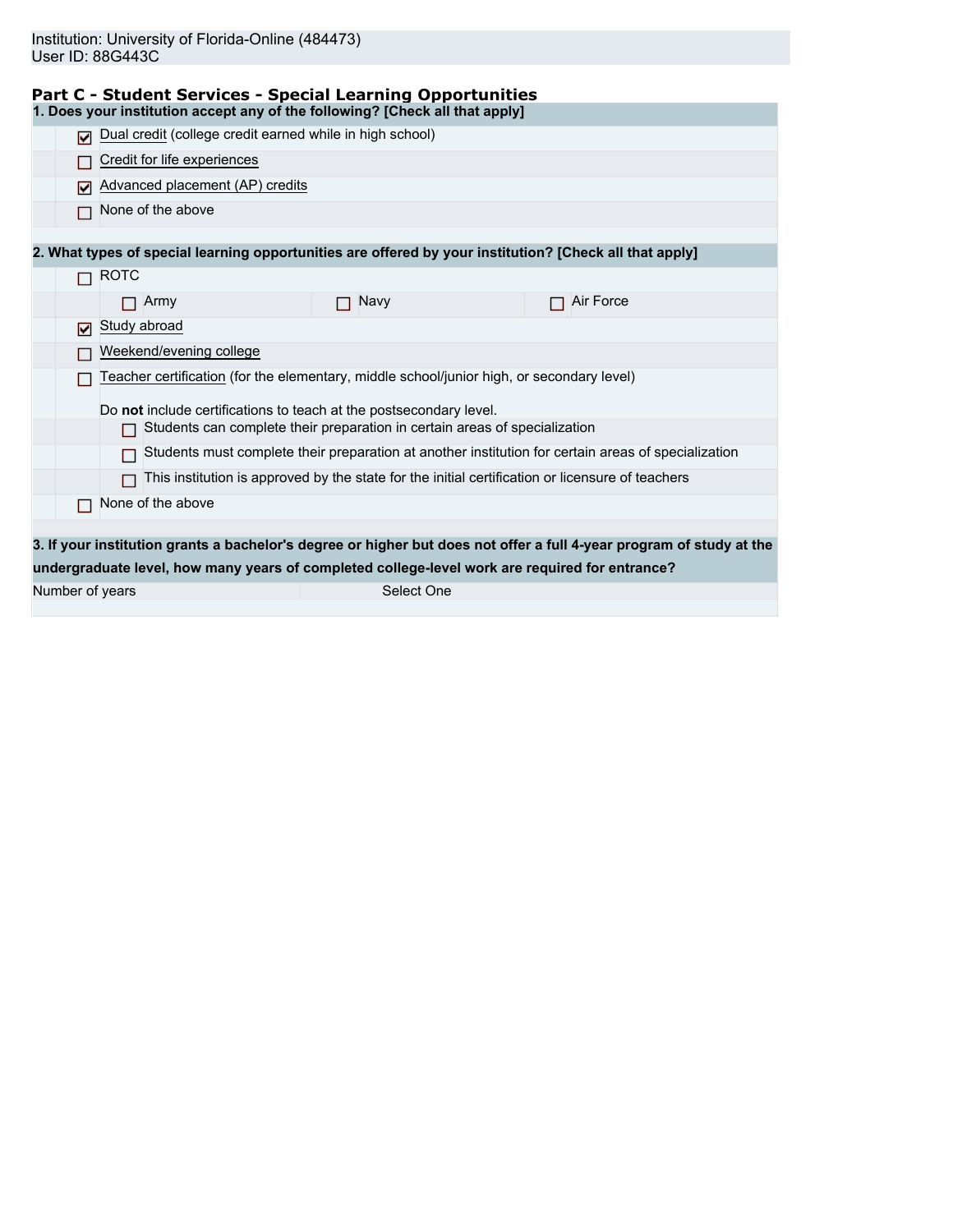#### **Part C - Student Services: Other Student Services**

**4. Which of the following selected student services are offered by your institution? [Check all that apply]**

|        | Remedial services                                                                                             |  |  |  |
|--------|---------------------------------------------------------------------------------------------------------------|--|--|--|
| м      | Academic/career counseling services                                                                           |  |  |  |
| M      | Employment services for current students                                                                      |  |  |  |
| M      | Placement services for program completers                                                                     |  |  |  |
|        | On-campus day care for children of students                                                                   |  |  |  |
|        | None of the above                                                                                             |  |  |  |
|        | 5. Which of the following academic library resource or service does your institution provide? [Check all that |  |  |  |
| apply] |                                                                                                               |  |  |  |
|        | $\nabla$ Physical facilities                                                                                  |  |  |  |
| ⊡      | An organized collection of printed materials                                                                  |  |  |  |
| ☑      | Access to digital/electronic resources                                                                        |  |  |  |
| ⊽      | A staff trained to provide and interpret library materials                                                    |  |  |  |
| ⊽      | Established library hours                                                                                     |  |  |  |
| ⊡      | Access to library collections that are shared with other institutions                                         |  |  |  |
|        | None of the above                                                                                             |  |  |  |
|        |                                                                                                               |  |  |  |
|        | 6. Indicate whether or not any of the following alternative tuition plans are offered by your institution.    |  |  |  |
|        | ONO                                                                                                           |  |  |  |
|        | $\odot$ Yes                                                                                                   |  |  |  |
|        | Tuition guarantee                                                                                             |  |  |  |
|        | Prepaid tuition plan                                                                                          |  |  |  |
|        | Tuition payment plan                                                                                          |  |  |  |
|        | Other (specify in box below)                                                                                  |  |  |  |
|        | You may use the space below to provide context for the alternative tuition plans you've reported above.       |  |  |  |
|        | These context notes will be posted on the College Navigator website, and should be written to be understood   |  |  |  |
|        | by students and parents.                                                                                      |  |  |  |
|        |                                                                                                               |  |  |  |
|        |                                                                                                               |  |  |  |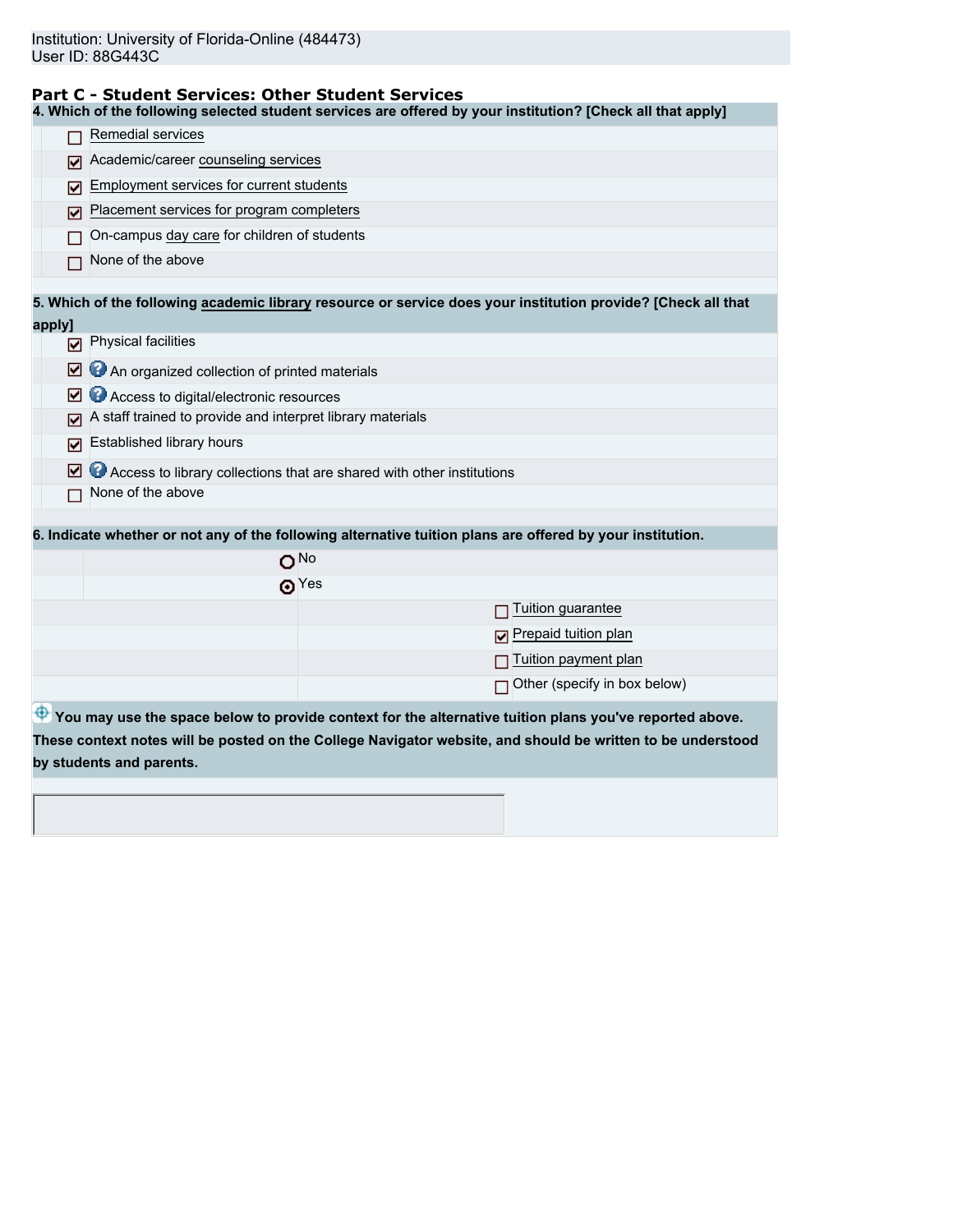# **Part C - Student Services - Distance Education**

| 27. Please indicate at what level(s) your institution does or does not offer distance education courses and/or |             |                                                                                                  |                                   |  |  |  |
|----------------------------------------------------------------------------------------------------------------|-------------|--------------------------------------------------------------------------------------------------|-----------------------------------|--|--|--|
| distance education programs. Check all that apply.                                                             |             |                                                                                                  |                                   |  |  |  |
|                                                                                                                |             | Distance education courses   Distance education programs                                         | Does not offer Distance Education |  |  |  |
| Undergraduate level                                                                                            | M           |                                                                                                  |                                   |  |  |  |
|                                                                                                                |             |                                                                                                  |                                   |  |  |  |
|                                                                                                                |             | 8. Are all the programs at your institution offered exclusively via distance education programs? |                                   |  |  |  |
| $O$ <sup>No</sup>                                                                                              |             |                                                                                                  |                                   |  |  |  |
|                                                                                                                | $\odot$ Yes |                                                                                                  |                                   |  |  |  |
|                                                                                                                |             |                                                                                                  |                                   |  |  |  |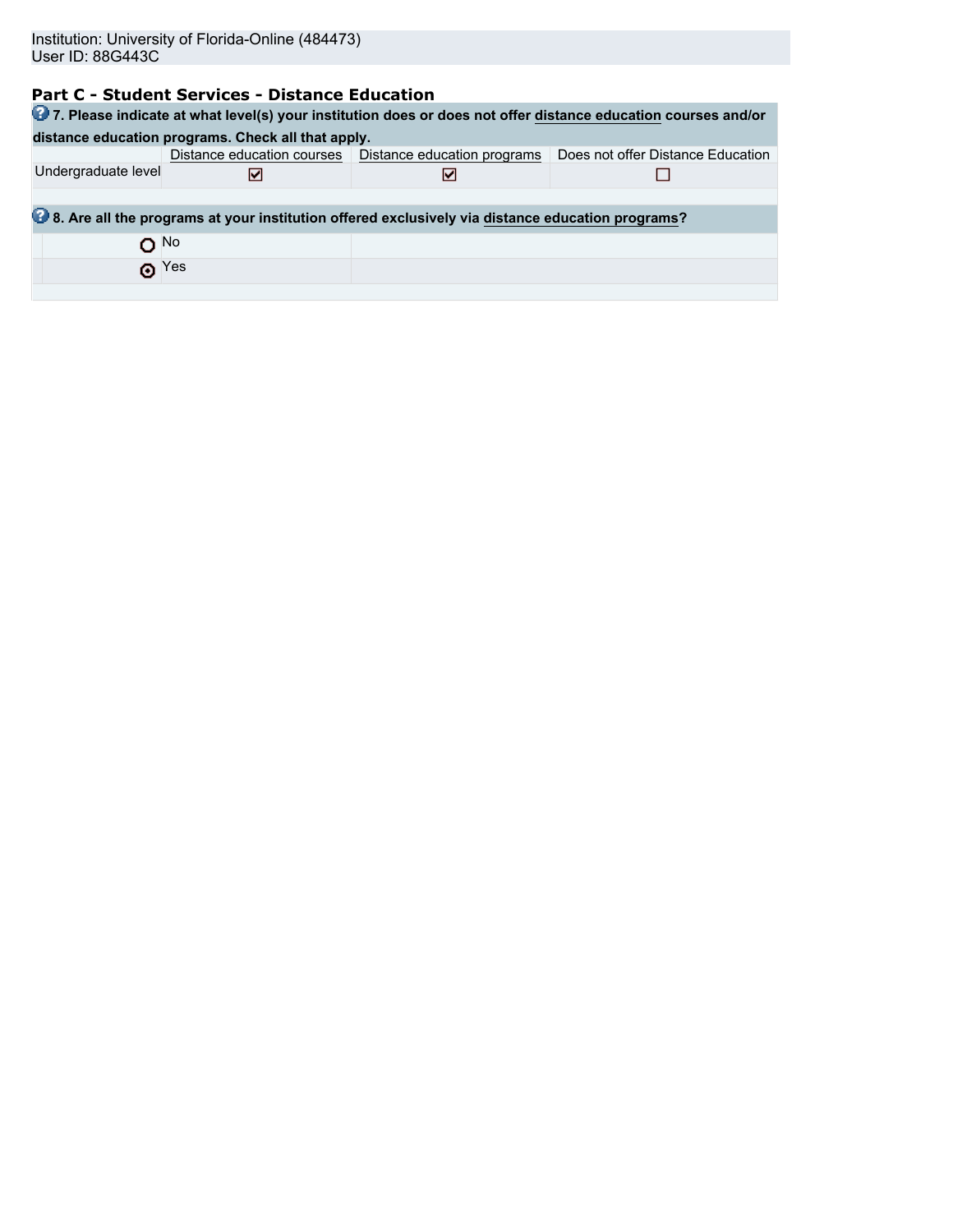## **Part C - Student Services: Disability Services**

**9. Please indicate the percentage of all undergraduate students enrolled during Fall 2017 who were formally registered as students with disabilities with the institution's office of disability services (or the equivalent office).**

|  | $\Omega$ 3 percent or less |     |
|--|----------------------------|-----|
|  | More than 3 percent:       | 12% |

 $\bigoplus$  **You may use the space below to provide context for the data you've reported above. These context notes** 

**will be posted on the College Navigator website, and should be written to be understood by students and parents.**

The UF Disability Resource Center in the Dean of Students Office is committed to: act as a resource for students with physical, learning, sensory or psychological disabilities; provide support for reasonable accommodations for students in order to afford equal access to academic courses and programs; and empower students to articulate their strengths and advocate for their accommodations. More information can be found at: https://www.dso.ufl.edu/drc/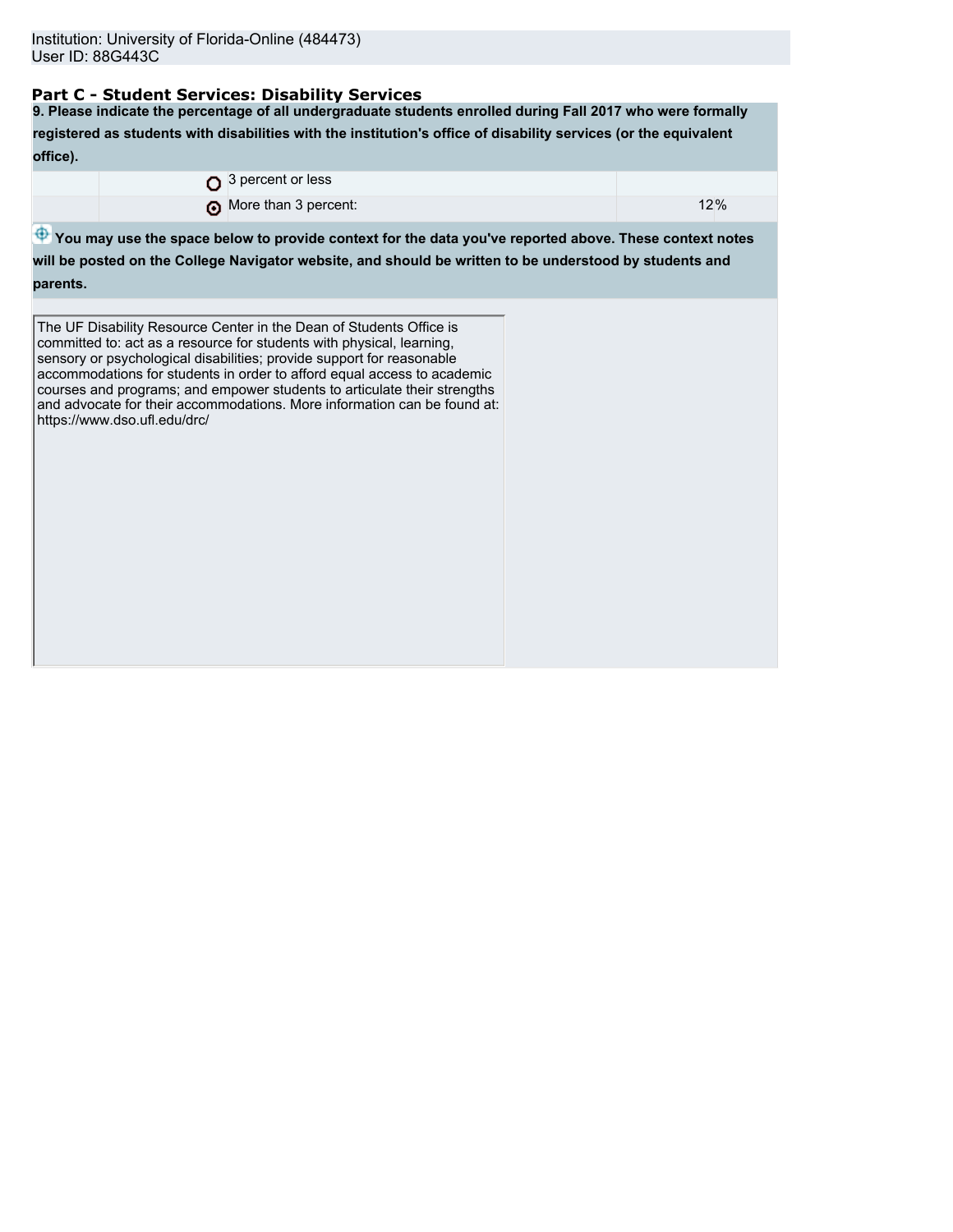## **Part D - Student Charges Questions**

|  |  |  |  | 1. Are all full-time, first-time degree/certificate-seeking students required to live on campus or in institutionally |
|--|--|--|--|-----------------------------------------------------------------------------------------------------------------------|
|--|--|--|--|-----------------------------------------------------------------------------------------------------------------------|

## **controlled housing?**

|        | If you answer Yes to this question, you will not be asked to report off-campus room and board in the price of attendance |  |  |
|--------|--------------------------------------------------------------------------------------------------------------------------|--|--|
| (D11). |                                                                                                                          |  |  |

*This is only a screening question, and your response does not show up on College Navigator.*

*If you make any exceptions to this rule, and have even one full-time, first-time student living off-campus, please answer No so that this does not cause conflicts with the Student Financial Aid survey. Making changes to the SFA component is very difficult and may lead to inaccurate reporting for your institution.*

|           |                                                                                                                                                                   | $\odot$ No                                                                                      |
|-----------|-------------------------------------------------------------------------------------------------------------------------------------------------------------------|-------------------------------------------------------------------------------------------------|
|           |                                                                                                                                                                   | Yes, and we do not make ANY<br>(even one) exceptions to this rule                               |
|           | 2. Does your institution charge different tuition for in-district, in-state, or out-of-state students?                                                            |                                                                                                 |
| students. | If you answer Yes to this question, you will be expected to report tuition amounts for in-district, in-state, and out-of-state                                    |                                                                                                 |
|           | Please only select Yes if you really charge different tuition rates, or you will be reporting the same numbers 3 times.                                           |                                                                                                 |
|           |                                                                                                                                                                   | റ <sup>No</sup>                                                                                 |
|           |                                                                                                                                                                   | $\odot$ Yes                                                                                     |
|           | 3. Does your institution offer institutionally-controlled housing (either on or off campus)?                                                                      |                                                                                                 |
|           | If you answer Yes to this question, you will be expected to specify a housing capacity, and to report a room charge or a<br>combined room and board charge (D10). |                                                                                                 |
|           |                                                                                                                                                                   | $\odot$ No                                                                                      |
|           |                                                                                                                                                                   | $O$ Yes                                                                                         |
|           |                                                                                                                                                                   | Specify housing capacity for<br>academic year 2018-19                                           |
|           |                                                                                                                                                                   |                                                                                                 |
|           | 4. Do you offer board or meal plans to your students?                                                                                                             |                                                                                                 |
| $(D10)$ . | If you answer Yes to this question, you will be expected to report a board charge or combined room and board charge                                               |                                                                                                 |
|           |                                                                                                                                                                   | $\odot$ No                                                                                      |
|           |                                                                                                                                                                   | $\bigcap$ Yes - Enter the number of meals<br>per week in the maximum meal<br>plan available     |
|           |                                                                                                                                                                   |                                                                                                 |
|           |                                                                                                                                                                   | Yes - Number of meals per week<br>can vary (e.g., students charge<br>meals against a meal card) |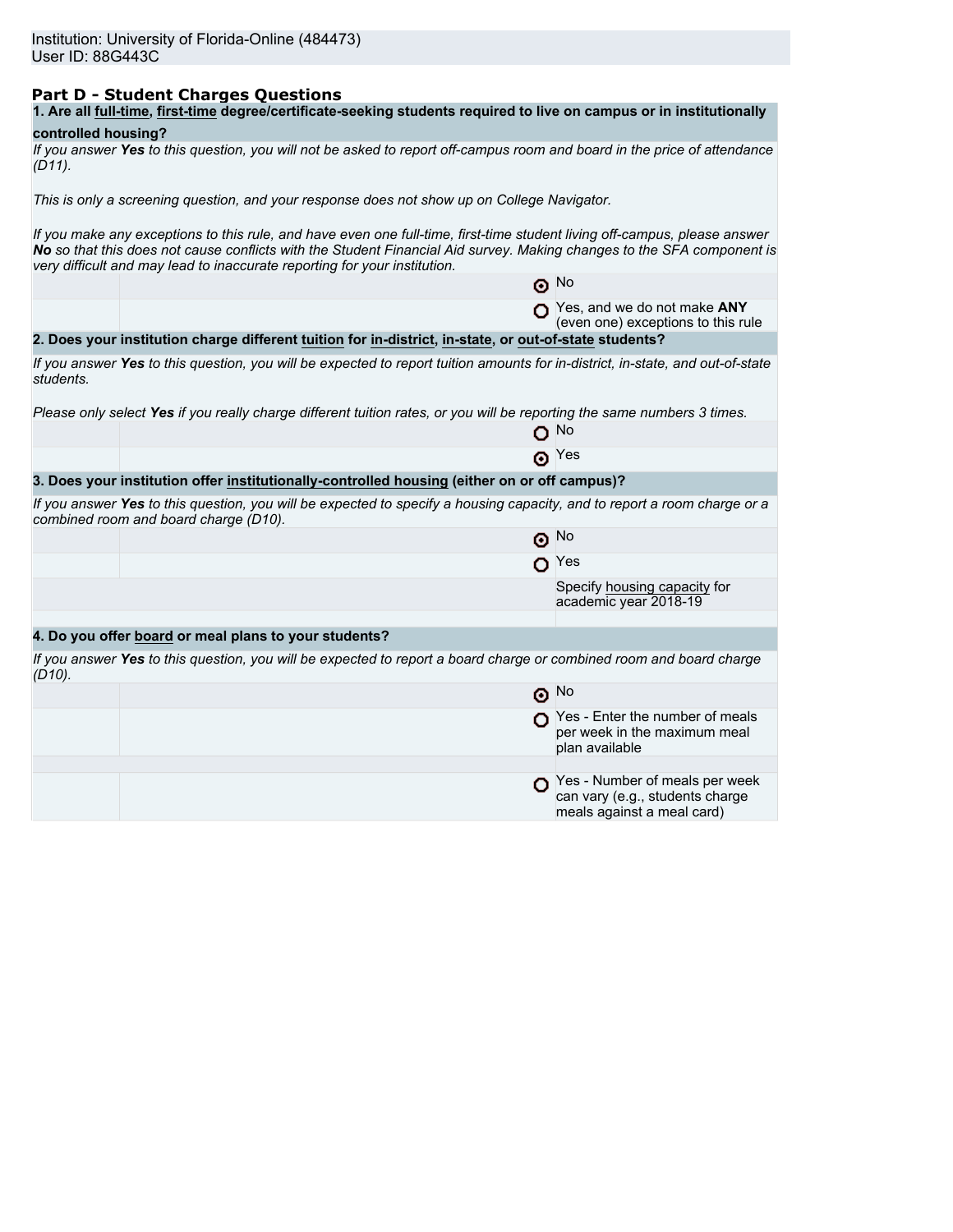## **Part D - Undergraduate Student Charges**

| If the institution charges an application fee, indicate the amount.                                                          |                    |                   |                 |                   |              |                   |  |
|------------------------------------------------------------------------------------------------------------------------------|--------------------|-------------------|-----------------|-------------------|--------------|-------------------|--|
|                                                                                                                              |                    |                   | <b>C</b> Amount |                   |              | <b>Prior year</b> |  |
| Undergraduate application fee                                                                                                |                    |                   |                 | 30                |              | 30                |  |
|                                                                                                                              |                    |                   |                 |                   |              |                   |  |
| 5. Charges to full-time undergraduate students for the full academic year 2018-19                                            |                    |                   |                 |                   |              |                   |  |
| Please be sure to report an average tuition that includes all students at all levels (freshman, sophomore, etc.).            |                    |                   |                 |                   |              |                   |  |
|                                                                                                                              |                    |                   |                 |                   |              |                   |  |
|                                                                                                                              | In-district        | <b>Prior year</b> | In-state        | Prior year        | Out-of-state | <b>Prior year</b> |  |
| All full-time undergraduate students                                                                                         |                    |                   |                 |                   |              |                   |  |
| Average tuition                                                                                                              | 3.358              | 3.358             | 3,358           | 3.358             | 15,000       | 15,000            |  |
| <b>Required fees</b>                                                                                                         | 518                | 518               | 518             | 518               | 1.580        | 1,580             |  |
| 6. Per credit hour charge for part-time undergraduate students                                                               |                    |                   |                 |                   |              |                   |  |
| Please be sure to report an average per credit tuition that includes all students at all levels (freshman, sophomore, etc.). |                    |                   |                 |                   |              |                   |  |
|                                                                                                                              |                    |                   |                 |                   |              |                   |  |
|                                                                                                                              | <b>In-district</b> | <b>Prior year</b> | In-state        | <b>Prior year</b> | Out-of-state | <b>Prior year</b> |  |
| Per credit hour charge                                                                                                       | 112                | 112               | 112             | 112               | 500          | 500               |  |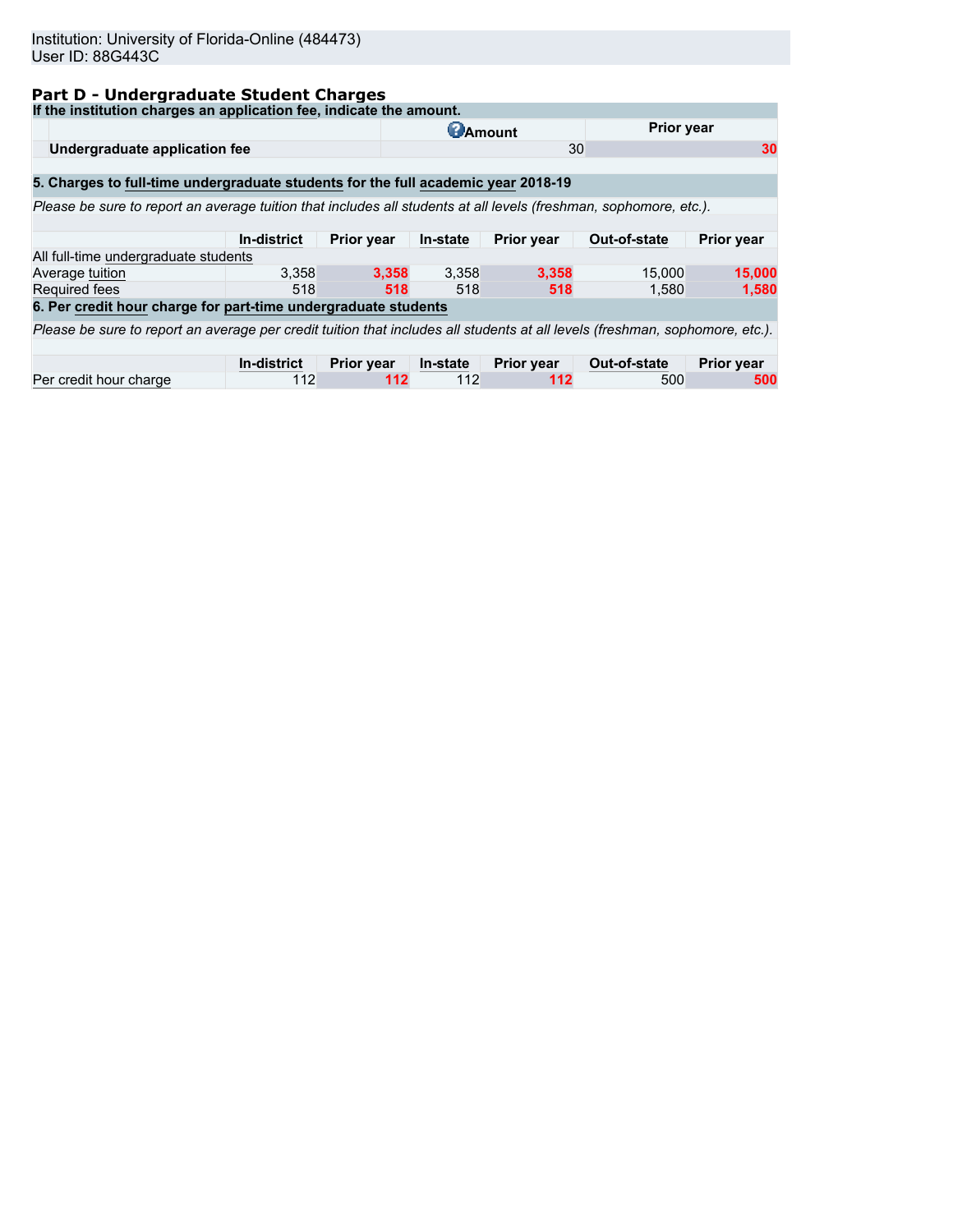#### **Part D - Student Charges - Price of Attendance 11. Cost of attendance for full-time, first-time undergraduate students:**

*Please enter the amounts requested below. These data will be made available to the public on College Navigator. If your institution participates in any Title IV programs (Pell, Stafford, etc.), you must complete all information. Estimates of expenses for books and supplies, room and board, and other expenses are those from the Cost of Attendance report used by the financial aid office in determining financial need. Please talk to your financial aid office to get these numbers to ensure that you are reporting correctly.*

**1** If the 2018-19 tuition and/or fees as reported on this page for *full-time, first-time students* are covered by a tuition guarantee program, check the applicable box(es) under 'Tuition Guarantee'. Additionally, please indicate the maximum % increase that is guaranteed. *These numbers are expected to be fairly small. Please contact the Help Desk if you are confused about these values and how to report them.*

**Charges for full 2015-16 2016-17 2017-18 2018-19**

| academic year                           |        |        |        |        |                                                                                             |                                 |
|-----------------------------------------|--------|--------|--------|--------|---------------------------------------------------------------------------------------------|---------------------------------|
| Published tuition and required fees:    |        |        |        |        | <b>O</b> Tuition Guarantee<br>(check only if applicable to<br>entering students in 2018-19) | <b>Guaranteed</b><br>increase % |
| In-district                             |        |        |        |        |                                                                                             |                                 |
| Tuition                                 | 3,358  | 3,358  | 3,358  | 3,358  | П                                                                                           |                                 |
| Required fees                           | 518    | 518    | 518    | 518    | □                                                                                           |                                 |
| Tuition + fees<br>total                 | 3,876  | 3,876  | 3,876  | 3,876  |                                                                                             |                                 |
| In-state                                |        |        |        |        |                                                                                             |                                 |
| Tuition                                 | 3,358  | 3,358  | 3,358  | 3,358  | □                                                                                           |                                 |
| Required fees                           | 518    | 518    | 518    | 518    | П                                                                                           |                                 |
| Tuition + fees<br>total                 | 3,876  | 3,876  | 3,876  | 3,876  |                                                                                             |                                 |
| Out-of-state                            |        |        |        |        |                                                                                             |                                 |
| Tuition                                 | 15,000 | 15,000 | 15,000 | 15,000 | П                                                                                           |                                 |
| Required fees                           | 1,580  | 1,580  | 1,580  | 1,580  | П                                                                                           |                                 |
| Tuition + fees<br>total                 | 16,580 | 16,580 | 16,580 | 16,580 |                                                                                             |                                 |
|                                         |        |        |        |        |                                                                                             |                                 |
| Books and<br>supplies                   | 1,300  | 1,210  | 1,210  | 1,030  |                                                                                             |                                 |
| Off-campus (not with family):           |        |        |        |        |                                                                                             |                                 |
| Room and board                          | 9,650  | 9,890  | 9,910  | 10,120 |                                                                                             |                                 |
| Other expenses                          | 2,360  | 2,790  | 2,660  | 2,700  |                                                                                             |                                 |
| Room and board<br>and other<br>expenses | 12,010 | 12,680 | 12,570 | 12,820 |                                                                                             |                                 |
| Off-campus (with family):               |        |        |        |        |                                                                                             |                                 |
| Other expenses                          | 2,360  | 2,790  | 2,660  | 2,700  |                                                                                             |                                 |
|                                         |        |        |        |        |                                                                                             |                                 |

 $\bigoplus$  **You may use the space below to provide context for the data you've reported above. These context notes will be posted on the College Navigator website, and should be written to be understood by students and**

**parents.**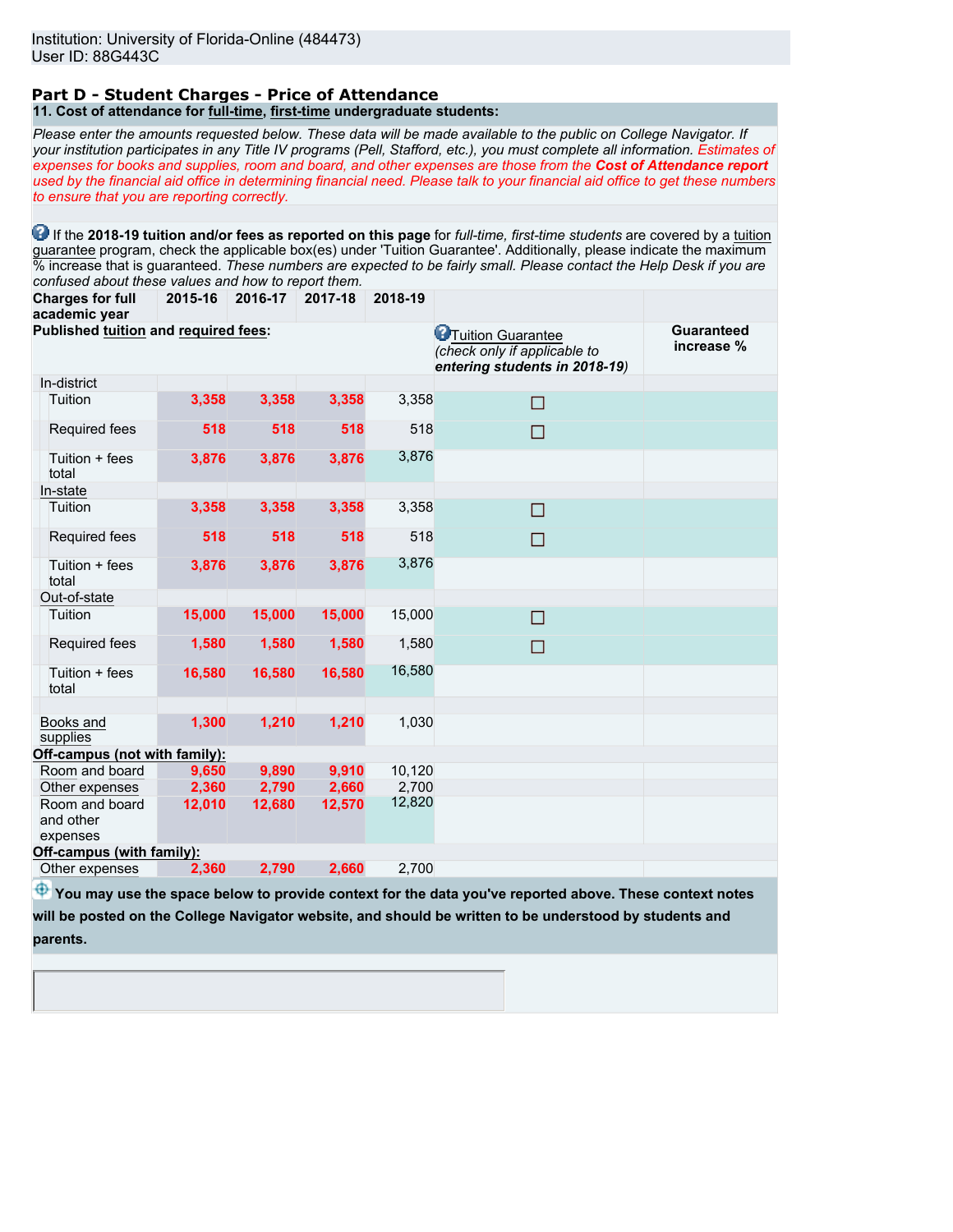## **Part E - Athletic Association**

**1. Is this institution a member of a national athletic association?**

| $\Omega$ No |                                                            |
|-------------|------------------------------------------------------------|
|             | Yes - Check all that apply                                 |
|             | National Collegiate Athletic Association (NCAA)            |
|             | National Association of Intercollegiate Athletics (NAIA)   |
|             | National Junior College Athletic Association (NJCAA)       |
|             | United States Collegiate Athletic Association (USCAA)      |
|             | National Christian College Athletic Association<br>(NCCAA) |
|             | Other                                                      |

**2. If this institution is a member of the NCAA or NAIA, specify the conference FOR EACH SPORT using the pull down menu.**

| <b>Sport</b>               |                   | <b>NCAA or NAIA member</b> | <b>Conference</b>       |  |  |
|----------------------------|-------------------|----------------------------|-------------------------|--|--|
| Football                   | റ <sup>No</sup>   | Pes-Specify                | Southeastern Conference |  |  |
| Basketball                 | $O$ <sup>No</sup> | Pes-Specify                | Southeastern Conference |  |  |
| Baseball                   | $O$ No            | Nes-Specify                | Southeastern Conference |  |  |
| Cross country and/or track | O No              | Pes-Specify                | Southeastern Conference |  |  |
|                            |                   |                            |                         |  |  |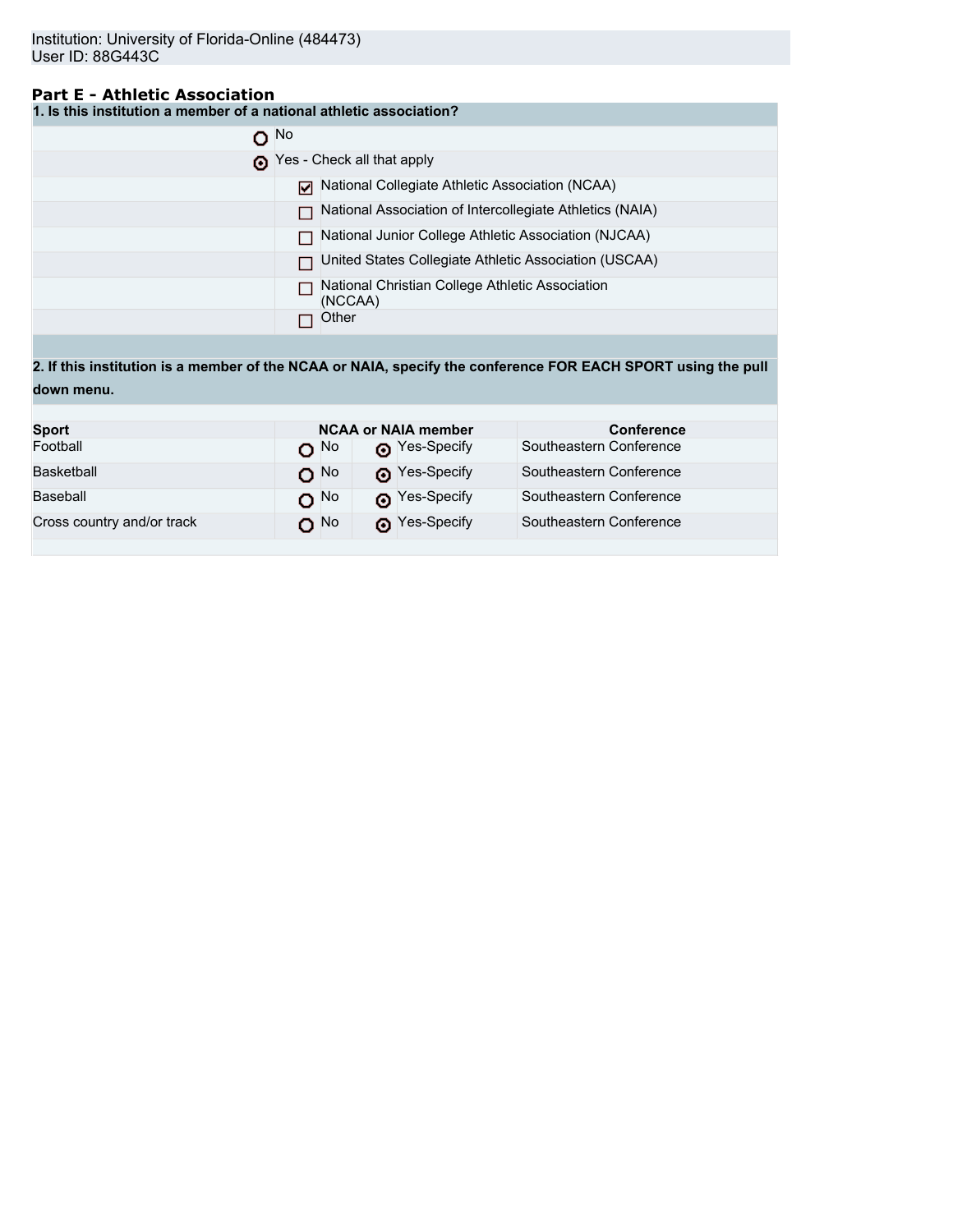Name: Dr. Cathy Lebo Email: clebo@aa.ufl.edu

## **Prepared by**

The name of the preparer is being collected so that we can follow up with the appropriate person in the event that there are questions concerning the data. The Keyholder will be copied on all email correspondence to other preparers. The time it took to prepare this component is being collected so that we can continue to improve our estimate of the reporting burden associated with IPEDS. Please include in your estimate the time it took for you to review instructions, query and search data sources, complete and review the component, and submit the data through the Data Collection System. Thank you for your assistance. **This survey component was prepared by:** O SFA Contact CHR Contact CHR Contact O Finance Contact **O** Academic Library Contact **Our CO** Other

**How many staff from your institution only were involved in the data collection and reporting process of this survey component?**

5.00Number of Staff (including yourself)

**How many hours did you and others from your institution only spend on each of the steps below when responding to this survey component?**

*Exclude the hours spent collecting data for state and other reporting purposes.*

| <b>Staff member</b> | <b>Collecting Data</b><br><b>Needed</b> | <b>Revising Data to Match</b><br><b>IPEDS Requirements</b> | <b>Entering Data</b> | <b>Revising and</b><br><b>Locking Data</b> |
|---------------------|-----------------------------------------|------------------------------------------------------------|----------------------|--------------------------------------------|
| Your office         | 1.00 hours                              | hours                                                      | 1.00 hours           | 1.00 hours                                 |
| Other offices       | 1.00 hours                              | hours                                                      | hours                | hours                                      |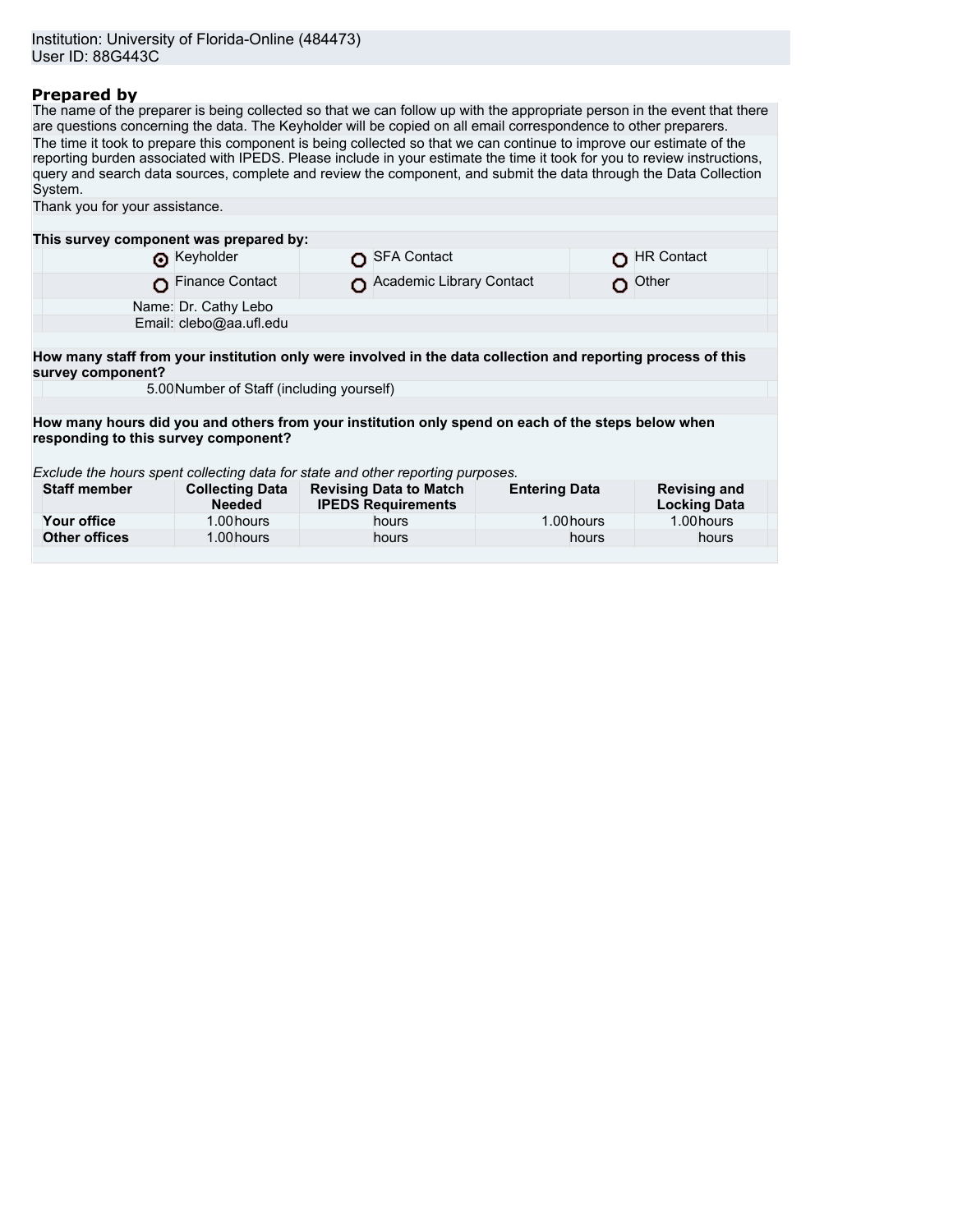**Summary**

## **Institutional Characteristics Component Summary Academic Year Reporters**

IPEDS collects important information regarding your institution. All data reported in IPEDS survey components become available in the IPEDS Data Center and appear as aggregated data in various Department of Education reports. Additionally, some of the reported data appears specifically for your institution through the College Navigator website and is included in your institution's Data Feedback Report (DFR). The purpose of this summary is to provide you an opportunity to view some of the data that, when accepted through the IPEDS quality control process, will appear on the College Navigator website and/or your DFR. College Navigator is updated approximately three months after the data collection period closes and Data Feedback Reports will be available through the [Data Center](https://nces.ed.gov/ipeds/use-the-data) and sent to your institution's CEO in November 2018.

Please review your data for accuracy. If you have questions about the data displayed below after reviewing the data reported on the survey screens, please contact the IPEDS Help Desk at: 1-877-225-2568 or ipedshelp@rti.org.

| <b>GENERAL INFORMATION</b>                                                                        |                                                                                                                              |  |  |  |
|---------------------------------------------------------------------------------------------------|------------------------------------------------------------------------------------------------------------------------------|--|--|--|
| Mission Statement                                                                                 | http://ufonline.ufl.edu/mission/                                                                                             |  |  |  |
| Are all the programs at your institution offered exclusively<br>via distance education programs?  | Yes                                                                                                                          |  |  |  |
| Special Learning Opportunities                                                                    | Study abroad                                                                                                                 |  |  |  |
| Student Services                                                                                  | Academic/career counseling services<br>Employment services for current students<br>Placement services for program completers |  |  |  |
| Credit Accepted                                                                                   | Dual credit (college credit earned while in high school)<br>Advanced placement (AP) credits                                  |  |  |  |
| Undergraduate students enrolled who are formally<br>registered with office of disability services | 12%                                                                                                                          |  |  |  |

| <b>PRICING INFORMA</b>                                                       |                                       |                      |          |          |          |  |  |
|------------------------------------------------------------------------------|---------------------------------------|----------------------|----------|----------|----------|--|--|
| Estimated expenses for academic year for full-time, first-time students      |                                       | 2015-16              | 2016-17  | 2017-18  | 2018-19  |  |  |
|                                                                              | In-district tuition and fees          | \$3,876              | \$3,876  | \$3,876  | \$3,876  |  |  |
|                                                                              | In-state tuition and fees             | \$3,876              | \$3,876  | \$3,876  | \$3,876  |  |  |
|                                                                              | Out-of-state tuition and fees         | \$16,580             | \$16,580 | \$16,580 | \$16,580 |  |  |
|                                                                              | Books and supplies                    | \$1,300              | \$1,210  | \$1,210  | \$1,030  |  |  |
|                                                                              | Off-campus room and board             | \$9,650              | \$9,890  | \$9,910  | \$10,120 |  |  |
|                                                                              | Off-campus other expenses             | \$2,360              | \$2,790  | \$2,660  | \$2,700  |  |  |
|                                                                              | Off-campus with family other expenses | \$2,360              | \$2,790  | \$2,660  | \$2,700  |  |  |
| Average undergraduate student tuition and fees for academic year 2018-<br>19 |                                       | Tuition              |          | Fees     |          |  |  |
|                                                                              | In-district                           | \$3,358              |          | \$518    |          |  |  |
|                                                                              | In-state                              | \$3,358              |          | \$518    |          |  |  |
|                                                                              | Out-of-state                          | \$15,000             |          | \$1,580  |          |  |  |
| Alternative tuition plans                                                    |                                       | Prepaid tuition plan |          |          |          |  |  |